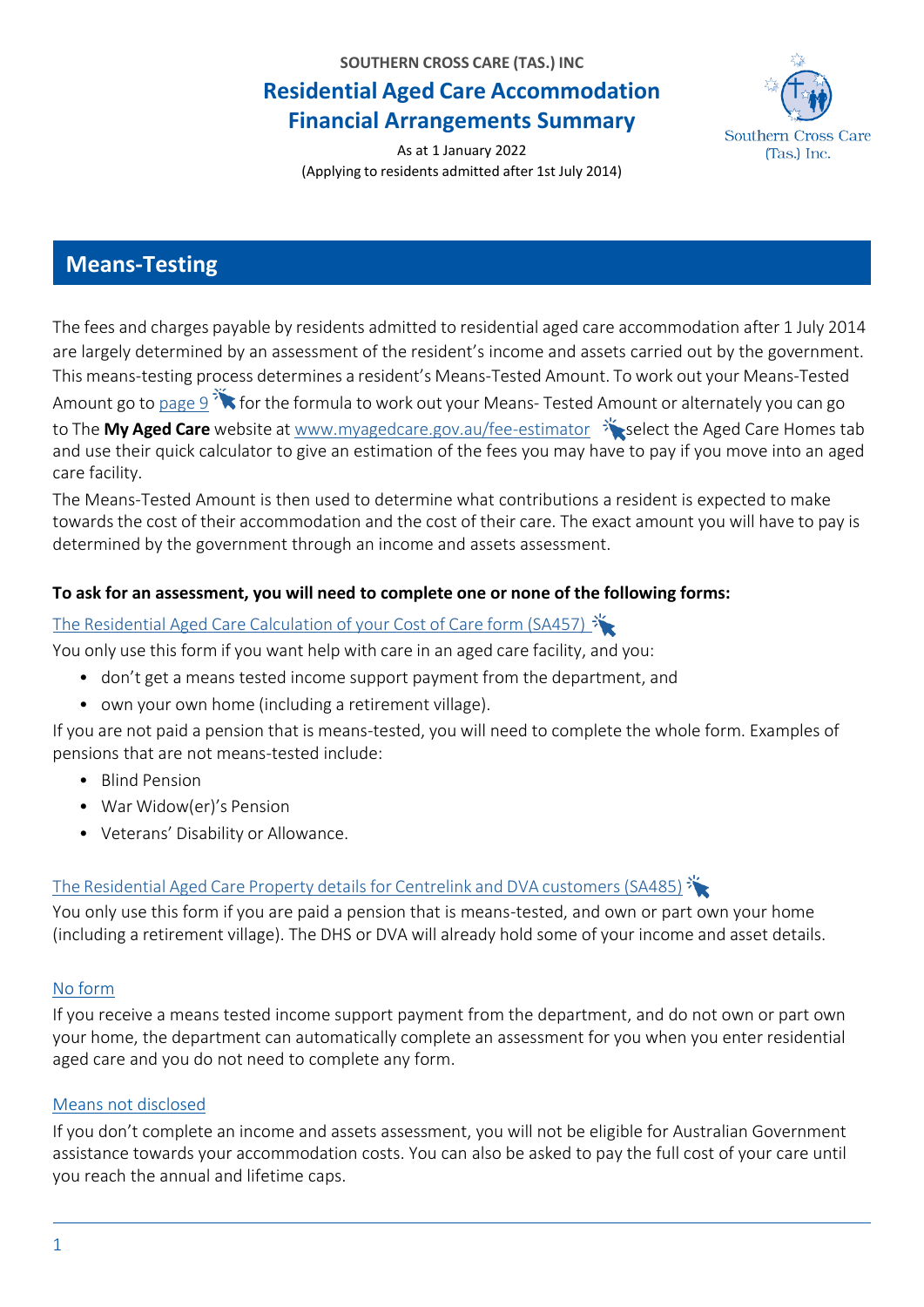# **What does Means-Tested Amount determine?**

The resident's Means-Tested Amount then determines what fees, contributions or payments the resident may have to pay. These various fees are called:

- **1. Base Daily Fees,**
- **2. Means-Tested Care Fees,** and
- **3. a) Accommodation Contribution** or
	- **b)** an **Accommodation Payment** (no contribution by the government)

To learn more about each of these fees continue to pa[ge](#page-3-0)  $4\sqrt[3]{\bullet}$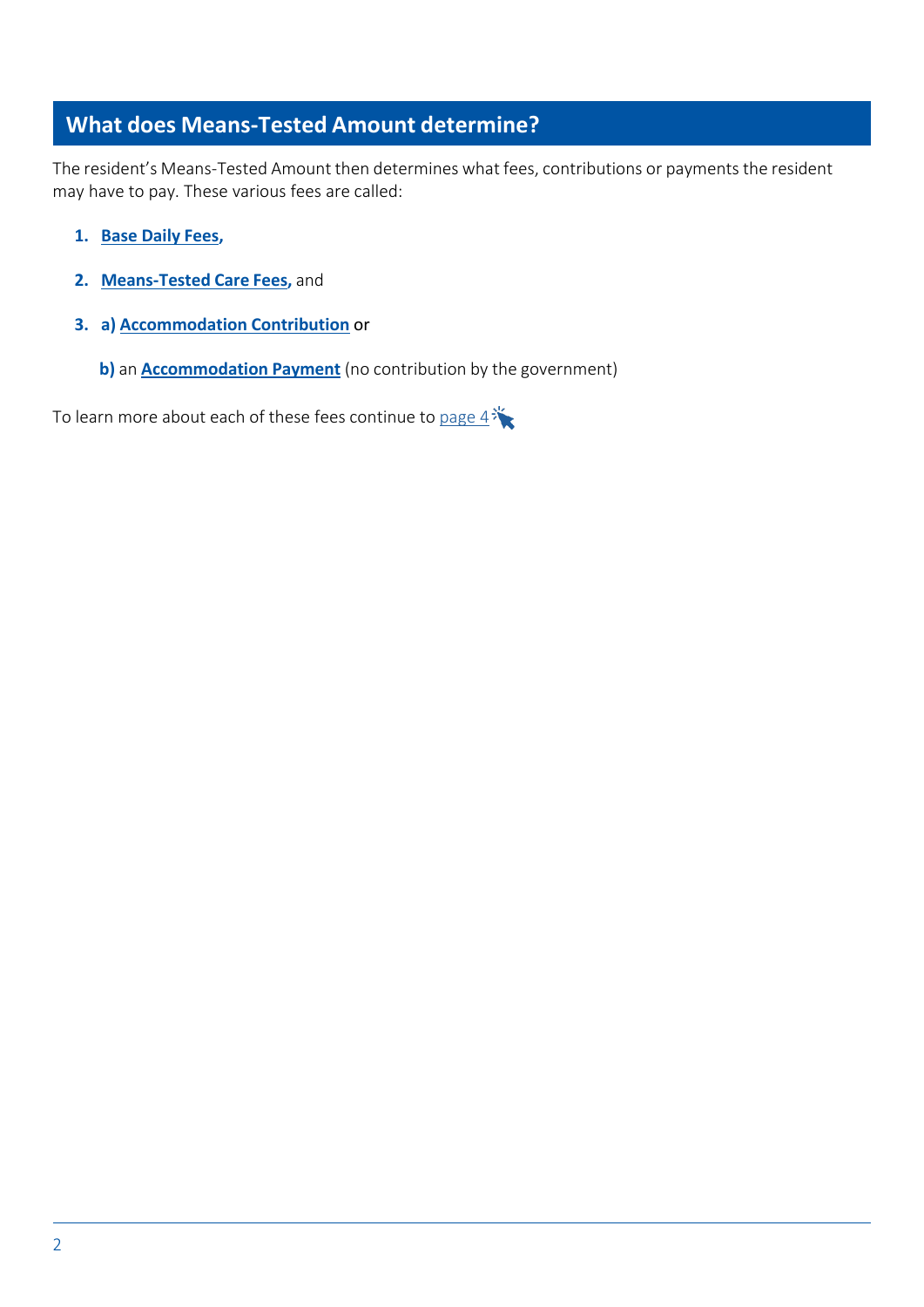# **The three broad categories of resident**

### 1. Resident category one: **Low income and low assets**

If means testing shows that the resident has:

- Assets of less than \$51,500, and
- Income of less than \$28,472.60 per year

This will mean that the resident does not have a Means-Tested Amount.

#### ◼ **Resident pays:**

#### **Base Daily Fee \$53.56 per day**

### 2. Resident category two: **Modest assets and lower income, or lower assets and higher income**

If means testing shows that the resident has a Means-Tested Amount of:

- Between Nil and \$21,636
- ◼ **Resident pays:**

#### **Base Daily Fee \$53.56 per day**

+ Plus an Accommodation Contribution per day.

The amount of this payment will depend on their Means-Tested Amount and the type of facility they live in – i.e. either a new or refurbished facility or an older facility.

### 3. Resident category three: **Higher assets and/or higher income**

If means testing shows that the resident's Means-Tested Amount is:

• More than \$21,363

#### ◼ **Resident pays:**

```
Base Daily Fee $53.56 per day
+ Plus
Means-Tested Care Fee
+ Plus an
Accommodation Payment
(established in negotiation with the home).
```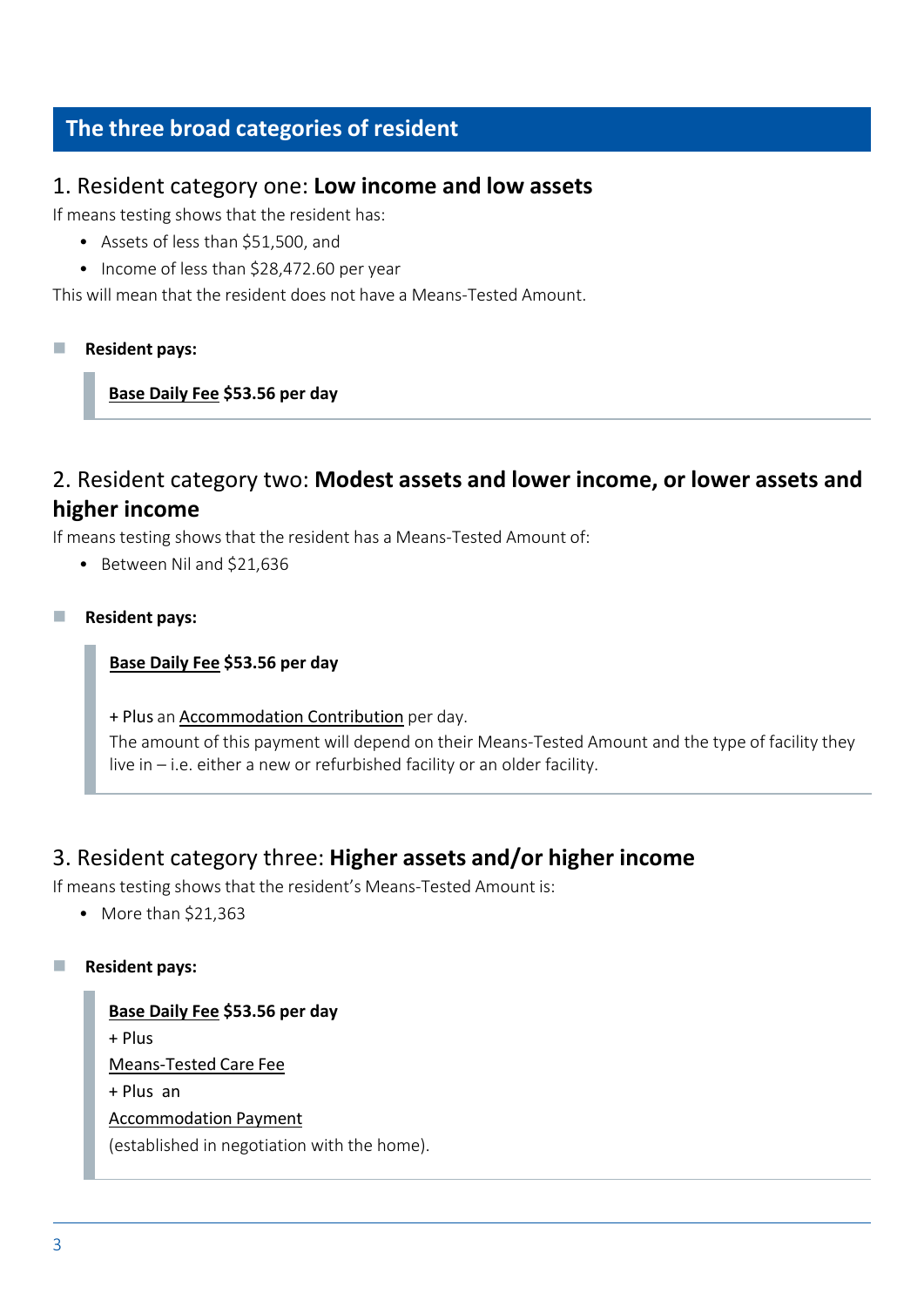# <span id="page-3-0"></span>**The different fees in detail**

### **1. Base Daily Fees**

This is a standard fee set by the government that all residents must pay as a standard, base contribution towards the cost of their care, regardless of the results of the means testing process. It covers things like food, laundry and electricity.

The Base Daily Fee is set at 85% of the full single base aged pension, before supplements are added. Currently, this base aged pension is \$868.30 per fortnight.

Various supplements totaling \$83.70 make up the full single aged pension payment of \$944.30 per fortnight.

### ◼ **The current Base Daily Fee is:**

Base pension of **\$860.60 x 85% = \$731.51** per fortnight resulting in a **\$53.56 per day fee**.

This fee is generally adjusted by the government every 6 months, on March 20 and September 20 in line with rises in the aged pension.

NB: When one partner of a couple moves to aged care accommodation, both partners may become eligible for the single pension.

### **2. Means-Tested Care Fees**

The Federal Government provides funds to aged care facilities to cover the cost of the personal and clinical care provided to residents.

If a resident has a Means-Tested Amount of more than a certain amount, they will also have to pay an additional contribution towards the cost of their care.

This is called a **Means-Tested Care Fee**.

If a resident has a Means-Tested Amount of more than \$21,363, they will have to pay the amount over this figure as a Means-Tested Care Fee.

#### ■ **Example**

| Their Means-Tested Care Fee is               | \$8.819    |
|----------------------------------------------|------------|
| Less                                         | $-521,181$ |
| Their Means-Tested Amount                    | \$30,000   |
| Their Means-Tested Care Fee will be -        |            |
| A resident's Means-Tested Amount is \$30,000 |            |

This will be paid as a daily fee payment of \$24.16 in addition to their Base Daily Fee of \$52.25.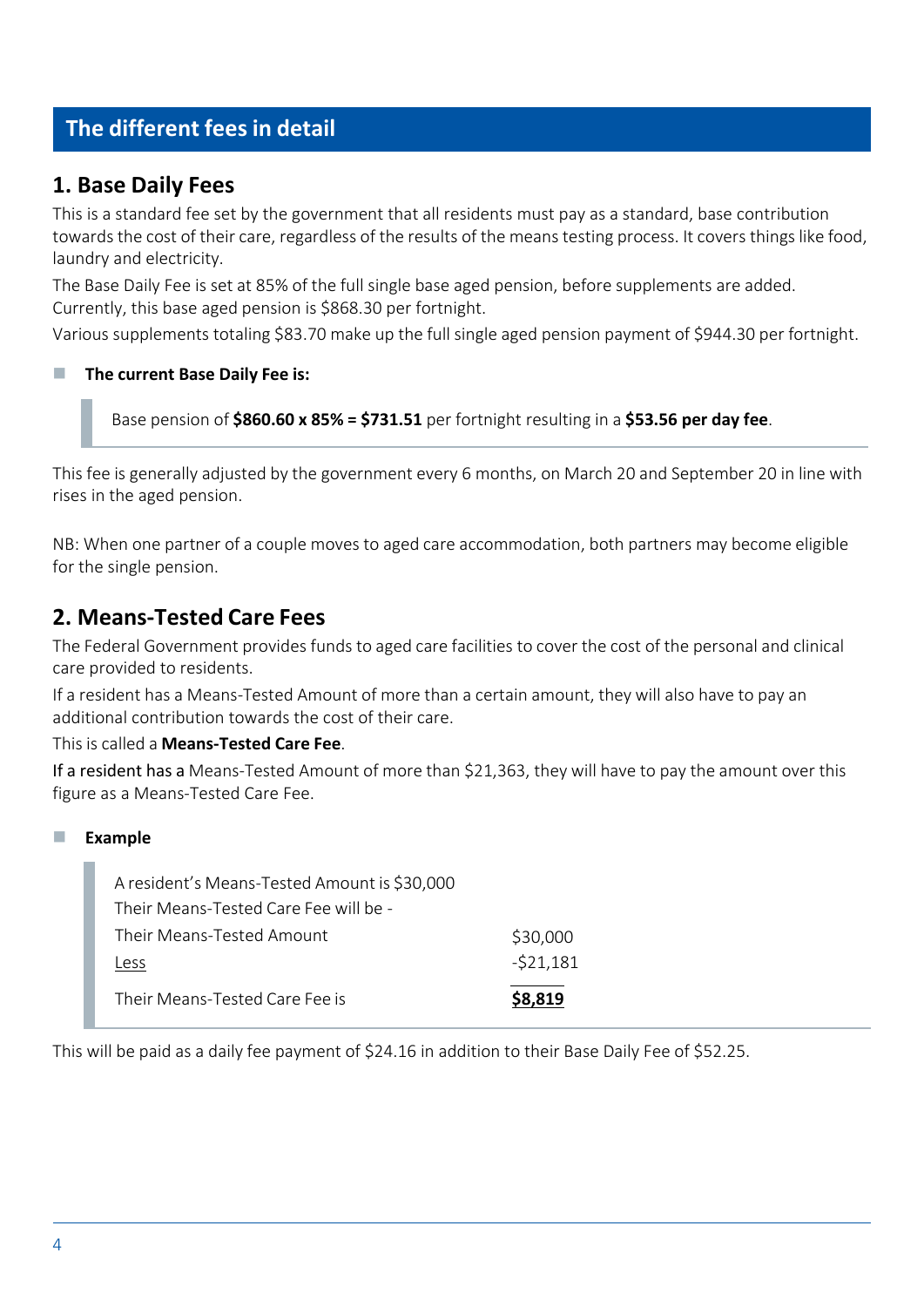### **Capping rules**

In order to limit the amount a resident has to pay as Means-Tested Care Fees, the government has both annual and lifetime caps in place. These caps are the Annual Cap and the Lifetime Cap.

### ◼ **The Annual Cap \$28,792.36**

Once a resident has paid Means-Tested Care Fees of \$28,792 in any year, their payments cease until their next anniversary date. The fee then restarts on their anniversary date.

### ◼ **Lifetime Cap \$69,101.75**

Once a resident has paid \$68,012.98 during their whole time in aged care, their payments then cease permanently.

These caps only apply to Means-Tested Care Fees, not any other fees or payments the resident makes, and these capped amounts are indexed by the government each year.

# **3a. Accommodation Contribution**

The last fee contributes to the cost of the accommodation. The Federal Government provides funding to assist with the cost of building and refurbishing aged care facilities. This funding is paid direct to facilities via accommodation supplements. Two levels of supplements are provided depending on the age of the facilities.

For older facilities that have not been refurbished \$38.26 per day per resident. This equates to \$13,964.90 per resident per year For new or recently refurbished facilities \$58.69 per day per resident. This equates to \$21,421.85 per resident per year

If the resident has a Means-Tested Amount of up to \$21,363 they will be expected to pay a contribution towards this accommodation supplement.

The amount that a resident is expected to pay will depend on:

a. their Means-Tested Amount, and

b. the type of facility they live in (older or new/refurbished)

The government then pays the facility any balance of supplement.

The amount that a resident must pay is called a: **Daily Accommodation Contribution (DAC)**

#### **Payment Options**

Residents can elect to pay this Daily Accommodation Contribution or they can elect to pay it as a combination of a lump sum deposit and a Daily Accommodation Contribution to the facility to reduce the daily payment. The lump sum component is fully refundable to the resident or their estate when they leave the aged care facility.

This deposit is called a **Refundable Accommodation Contribution (RAC**)

Residents can elect to pay a **DAC** or Combination of a **RAC** and a **DAC**.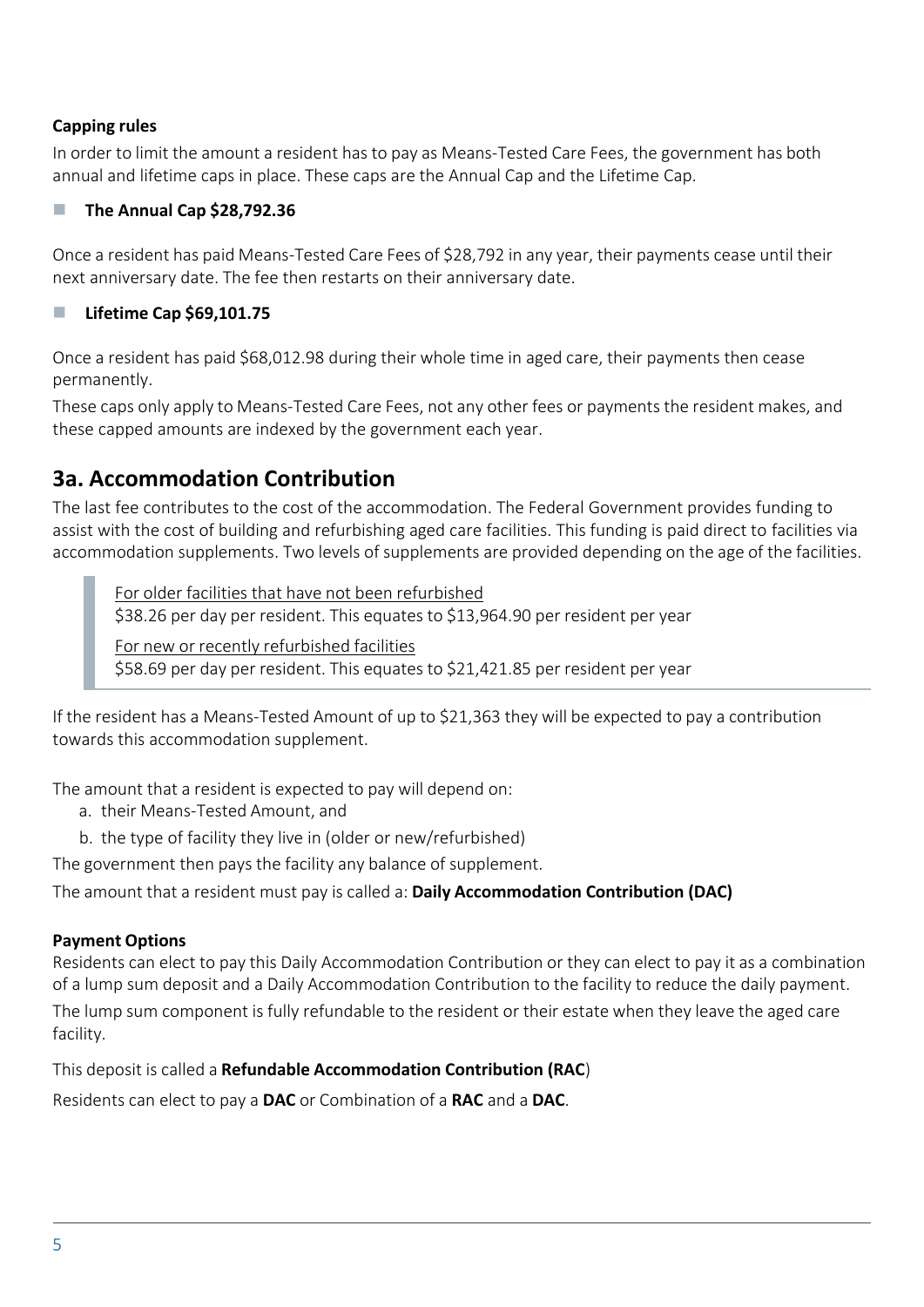#### ■ **Example**

The resident's Means-Tested Amount works out to be \$6,000 The Daily Accommodation Contribution (**DAC**) that they must pay will be: \$6,000 divided by 365 days = \$16.44 per day. They can pay this as: a. A Daily Accommodation Contribution (**DAC**) of \$16.44 per day, or

b. A Refundable Accommodation Contribution (**RAC**) deposit of say \$50,000 plus a daily payment (DAC) of \$11.05 per day.

This resident would also pay the Base Daily Fee of \$53.56 day.

Another option available to this resident is to have the daily payment of \$11.05 withdrawn from (paid out of) the deposit amount. i.e. the deposit of \$50,000 would be reducing by \$11.05 per day.

### **3b. Accommodation Payment**

If a resident has a Means-Tested Amount of more than \$21,363, in addition to paying Means-Tested Care Fees and base daily fee (as detailed previously), they will also have to pay the full cost of their accommodation by way of a refundable deposit paid to the facility.

For these residents, the aged care facility will not receive any accommodation supplement funding from the government, so the resident will have to pay the full cost of their accommodation.

The amount payable by the resident is established in negotiation with the aged care facility and will generally be in line with the Accommodation Prices set by the facility.

#### ■ **Accommodation Prices**

Each facility must set and publicise the maximum accommodation price (deposit) payable for the facility and each room, or type of room, in that facility. This accommodation price is the lump sum refundable deposit that a resident can be expected to pay.

This price is called the **Refundable Accommodation Deposit (RAD)**.

The maximum Refundable Accommodation Deposits (**RAD**s) set by aged care facilities varies depending on the facility and the type of rooms in the facility. The maximum **RAD** payable for Southern Cross Care (Tas.) Inc. aged care facilities ranges between: \$190,000 and \$550,000 (this is fairly typical of most organisations).

NB: These are the maximum RAD amounts. The amount paid by each resident will be subject to negotiation.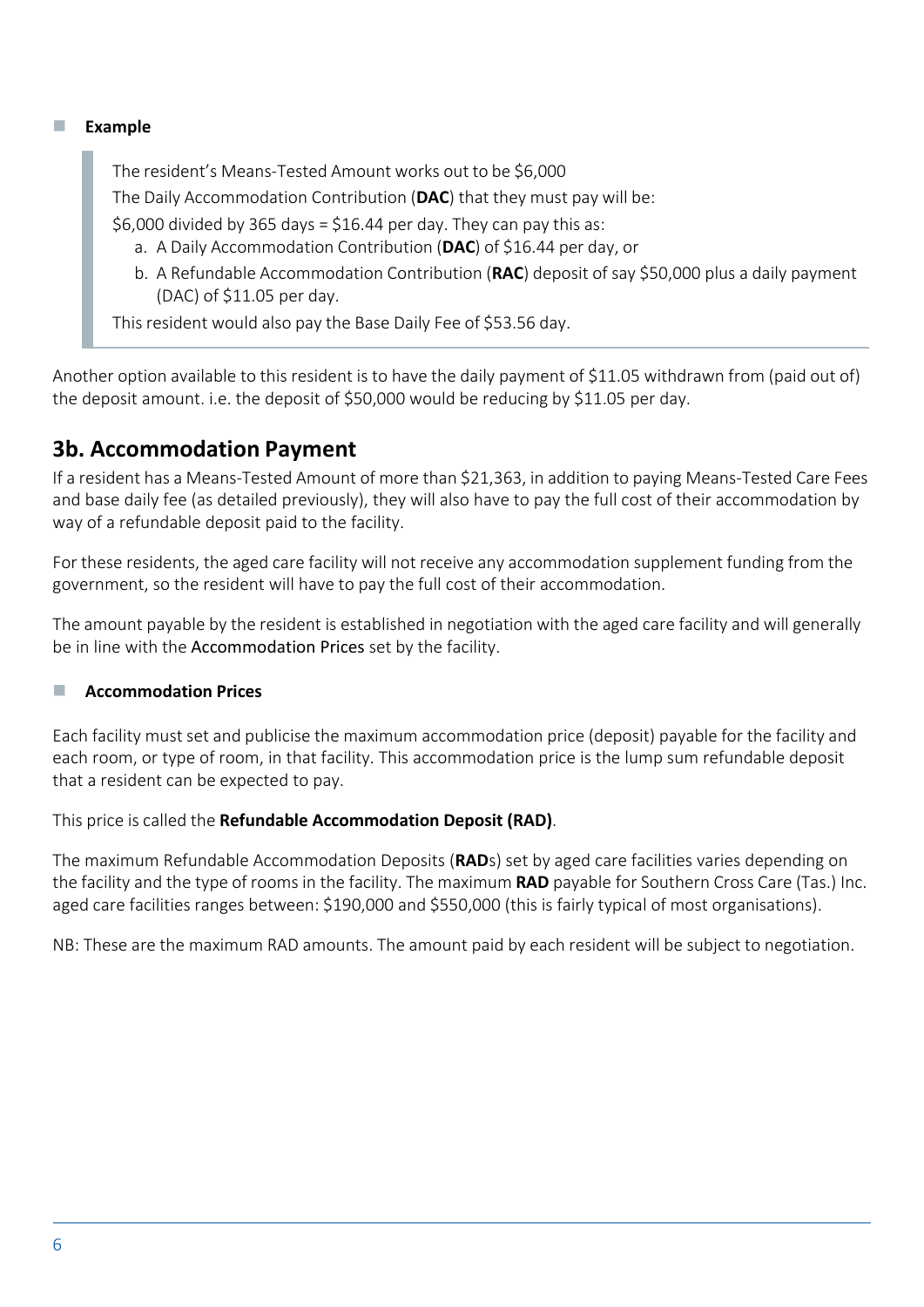### **Payment options**

Residents who are asked to pay these Accommodation Payments can elect to pay as:

- 1. a lump sum deposit payment called a Refundable Accommodation Deposit (**RAD**) or
- 2. a daily fee, called a Daily Accommodation Payment (**DAP**) or
- 3. a combination of both, i.e.
	- Part Refundable Accommodation Deposit (**RAD**), and
	- Part Daily Accommodation Payment (**DAP**)

When calculating the **Daily Accommodation Payment (DAP)** payable in place of a **Refundable Accommodation Deposit (DAP)**, an interest rate, set by the government, is used. This interest rate is currently 4.04% per annum. (as from 1 January 2022).

| Deposit-RAD | Daily Payment - DAP |
|-------------|---------------------|
| \$190,000   | \$20.87 day         |
| \$250,000   | \$27.46 day         |
| \$295,000   | \$32.40 day         |
| \$345,000   | \$37.90 day         |
| \$395,000   | \$43.39 day         |
| \$450,000   | \$49.43 day         |
| \$495,000   | \$54.38 day         |
| \$550,000   | \$60.42 day         |

Examples of **RAD**s and corresponding optional **DAP**s

#### ◼ **Example of part deposit (RAD) and part daily payment (DAP)**

Resident's agreed RAD is \$450,000 and they decide to pay a deposit (**RAD**) of \$300,000 and to pay the balance as a daily payment **DAP** They would have a daily payment of: \$16.47 per day

Having Daily Payments (**DAP**) taken out of your deposit (**RAD**)

Where a resident is paying their accommodation payment via a combination of a deposit (**RAD**) and a daily payment (**DAP**) they can elect to have the daily payment deducted from (paid out of) the deposit held for them.

Where a resident is also paying a Means-Tested Care Fee they can also elect to have this fee paid out of their deposit.

Residents could also, if they wished, have their base daily fees paid out of their deposit. There is significant flexibility available under the regulations.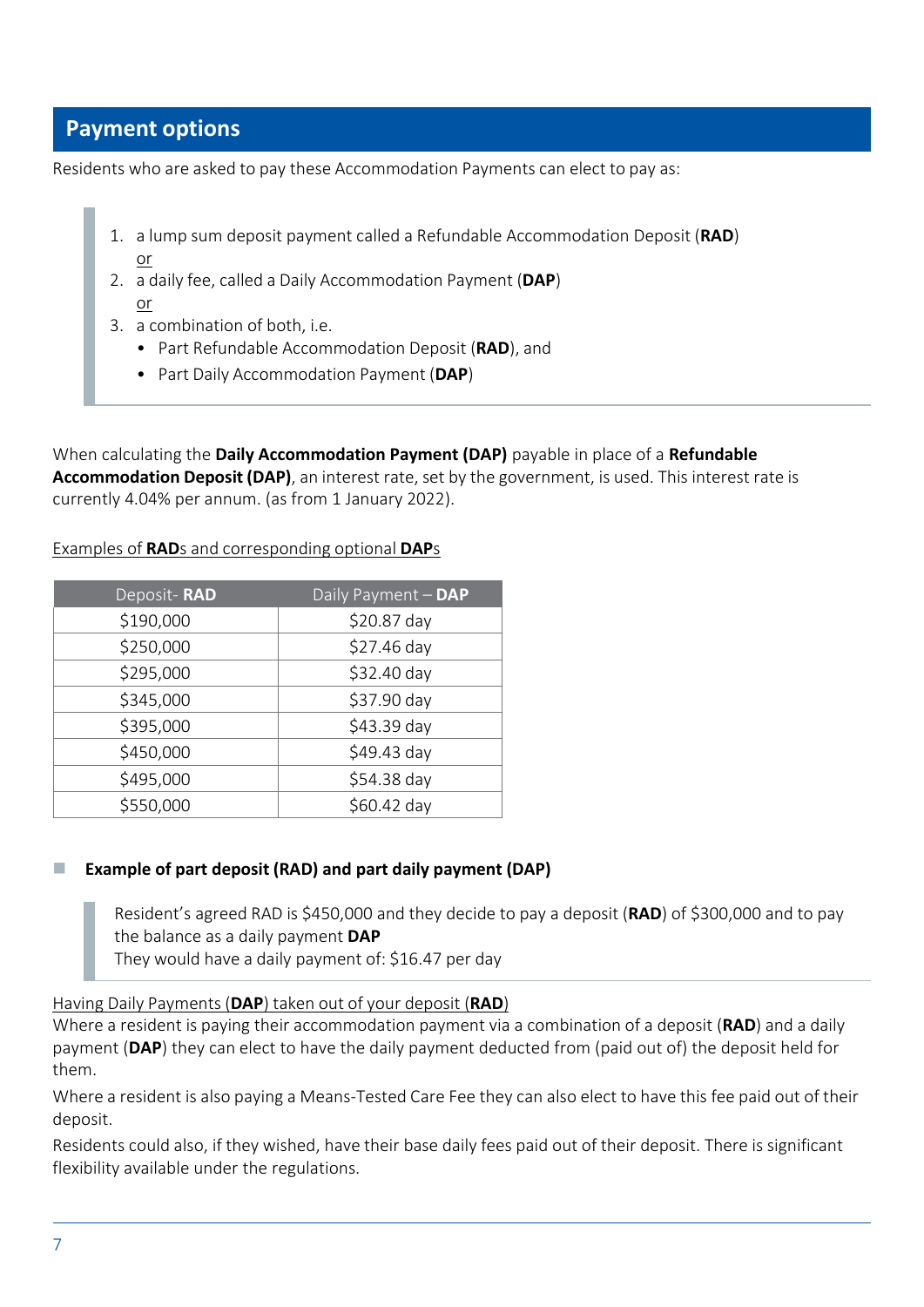### ◼ **Valuation of the Resident's Home**

If the resident owns a home, it will be counted as an asset for the means testing process, but the amount assessed as an asset will be capped at \$175,2398.20, rather than the actual real value of the home.

However, the full value of the home is used when calculating the maximum **Refundable Accommodation Contribution (RAC)** or maximum Refundable Accommodation Deposit (RAD) that a resident can pay.

After paying a **RAC** or **RAD** the resident must be left with at least \$51,000 in remaining assets.

This needs to be considered when a resident is deciding how they wish to pay their accommodation payment. It may mean that they will need to opt for a part deposit and part daily payment arrangement. \*Please also see notes below relating to the value of the home.

### ◼ **What Income is included?**

Income included is generally the same as is used to assess a person's aged pension entitlement, plus the resident's actual aged pension amount.

This will include:

- Base aged pension (not supplements)
- Bank interest
- Investment income
- Assessable superannuation income
- Foreign pension income
- Any other income

• Rental income from any property

The government uses its set deeming rates to determine assessable income from investments, bank deposits etc. rather than the actual income earned on these investments.

#### ◼ **What Assets are Included?**

Again, the assets included will be similar to those used to assess a person's pension entitlement but may also include the resident's home.

This will include:

- The person's home (see notes following)
- Household contents
- Car, caravan, boat
- Holiday home/shack
- Investment property
- Bank deposits
- Investments
- Any assessable superannuation

#### ◼ **How is the resident's home treated?**

If the resident owns a home, it will be counted as an asset for this means testing process, but the amount assessed as an asset will be capped at \$175,239.20, rather than the actual real value of the home.

If the person owns a home, but someone else lives in the home and any of the following apply, then the home will not be counted as an asset.

- a partner or dependent child is living in the home
- a carer, who is eligible for a pension or income support payment, has lived in the home for at least two years
- a close relative, who is eligible for a pension or income support payment, has lived in the home for at least five years;

\*Please note that a carer's allowance does not count as an income-support payment.